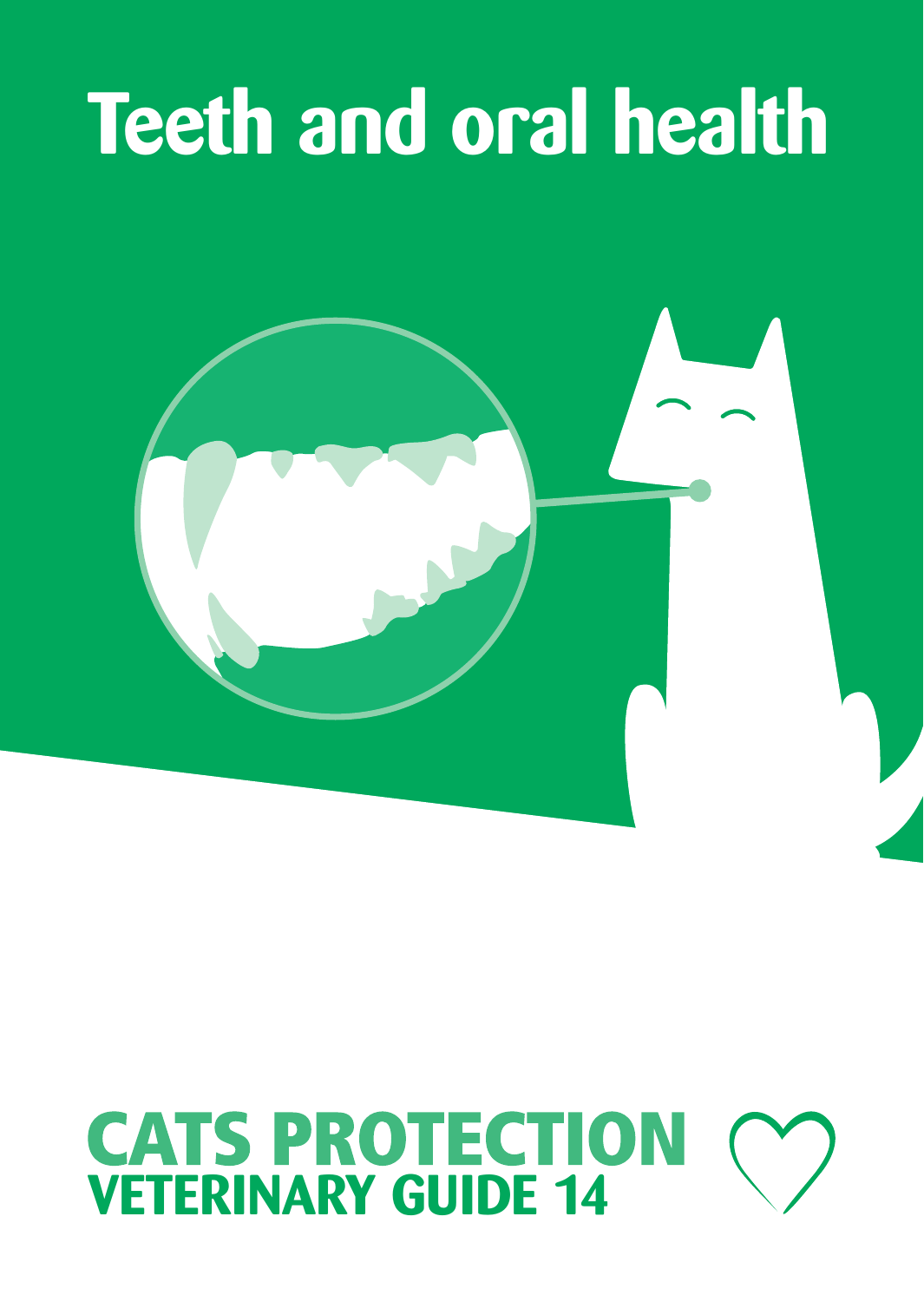Cats commonly suffer with disorders of the teeth, the jaw and the soft tissues of the mouth. Owners may not notice their cat is in pain because they hide signs of discomfort so well and may continue eating and drinking normally. Following treatment for teeth or oral problems, cats usually appear to be much livelier and happier – it is clear that oral health problems can be a significant source of pain and suffering for our feline friends. Maintaining good oral health is likely to extend and improve the quality of your cat's life.

Your vet will often examine your cat's mouth at their annual check-up, although further procedures may be necessary to fully assess any issues. You may be surprised by the severity of teeth problems your cat may be hiding. More obvious signs of oral health issues include:

- **•** reduced grooming activity, leading to poor coat condition
- **•** bad breath
- **•** drooling
- **•** discomfort when eating
- **•** pawing at the mouth
- **•** bleeding gums
- **•** reduced appetite or weight loss

All these symptoms will warrant a specific trip to the vet.

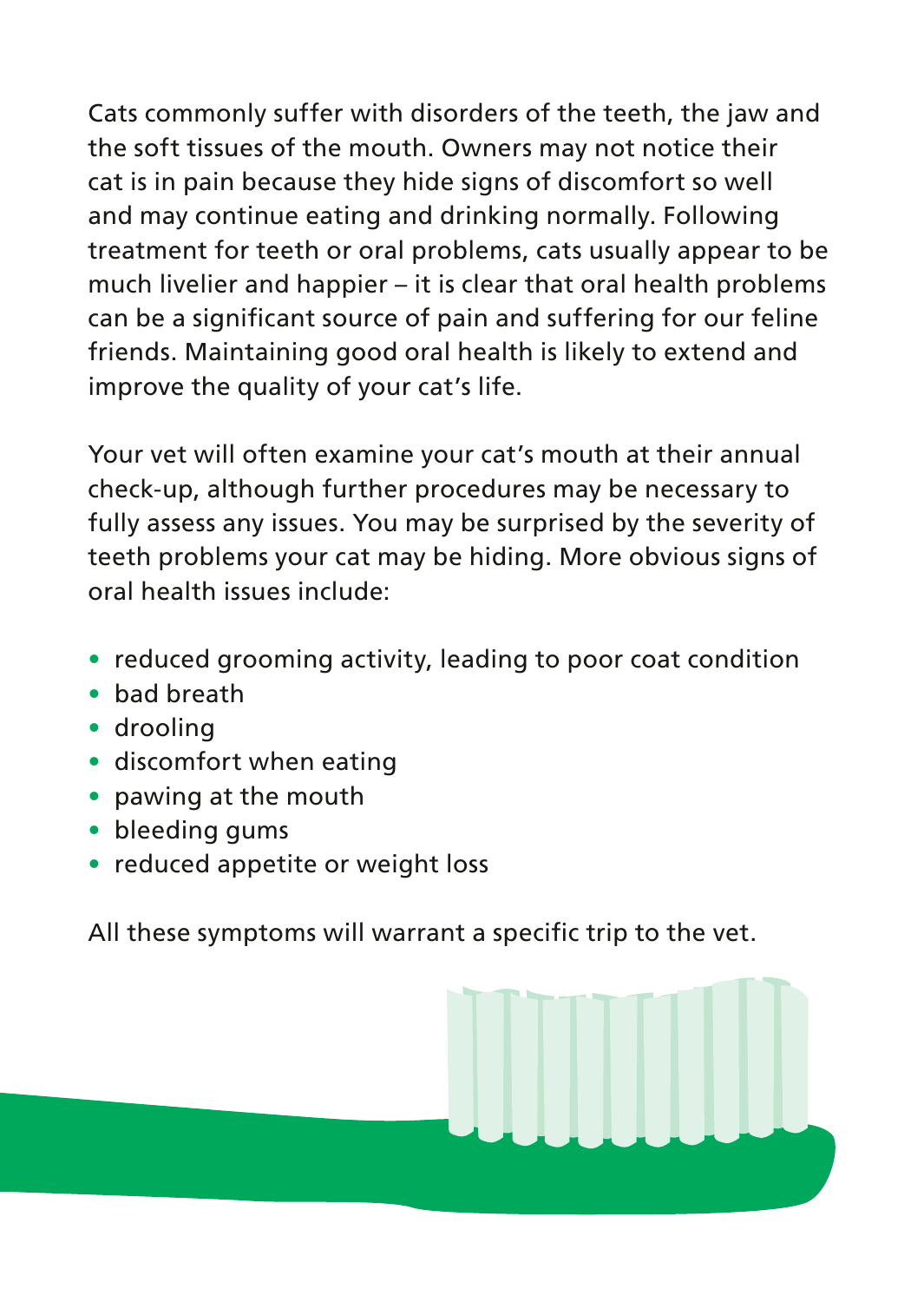## **The teeth**

Kittens have 26 baby teeth which are replaced by 30 adult teeth by the age of six months. Cats use their teeth for catching prey and to defend themselves against other cats or predators, as well as for chewing food. Each tooth sits within a space in the jaw bone and is held in place by tough periodontal ligaments. Teeth are made up of:

- **•** an outer mineralised section
	- enamel covers the crown section the white part seen visually in the mouth
	- cementum covers the hidden root sections the parts embedded in the jaw bone
- **•** an inner dentine, which surrounds the entire pulp cavity which contains the sensitive nerve and blood supply to the tooth

#### **Tooth eruption**

It is common for there to be some mild gingivitis with inflammation of the gum and bad breath when the adult teeth emerge, but this does not usually affect a healthy kitten's appetite or behaviour and should quickly resolve. However, problems can occur when some of the baby teeth do not fall out and they may need to be extracted.

Cats may also encounter problems when their teeth erupt too closely together, or they develop too many or too few teeth. Irregular shape, structure or position of teeth can also cause issues. These problems may be inherited and can lead to the development of periodontal disease.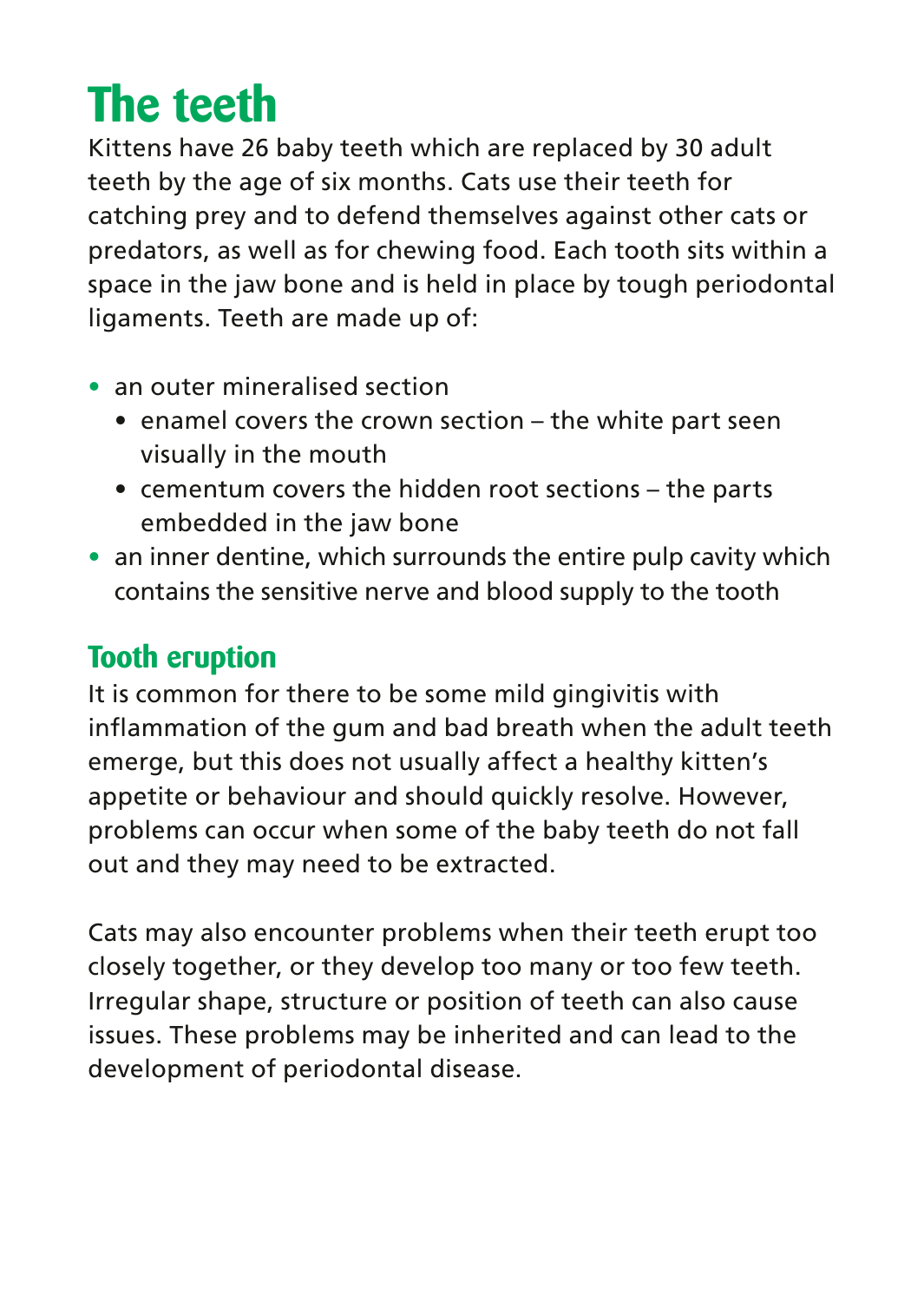#### **Tooth fractures**

Cats which have suffered trauma, such as road traffic accidents or falls from a height, commonly suffer fractures to their teeth. The long, sharp canine teeth are the most frequently affected and if the sensitive pulp cavity is exposed they will usually need to be extracted – root canal treatment and crown repair techniques are rarely used in cats.

#### **Tooth wear**

Occasionally some cats will develop excessive wear of their teeth which may necessitate extraction.

#### **Tooth resorption**

One of the most common dental disorders found in cats is the development of resorptive lesions of the teeth. These lead to the tooth's structure being actively broken down and reabsorbed by cells within the teeth.

Lesions can be seen in cats of all ages – though the presence and number of teeth affected increases with age. This disease usually affects the back molar and premolar teeth – often happening on both the left and right sides in a symmetrical fashion.

The underlying cause is currently unknown, but the disorder shows up as defects in the calcified substance of the teeth. Ultimately it leads to damage to roots, enamel loss and tooth fractures.

When enamel is lost at the gum margin, the disorder is very painful. Signs include head shaking, drooling of saliva and discomfort when chewing. When the tooth is examined, the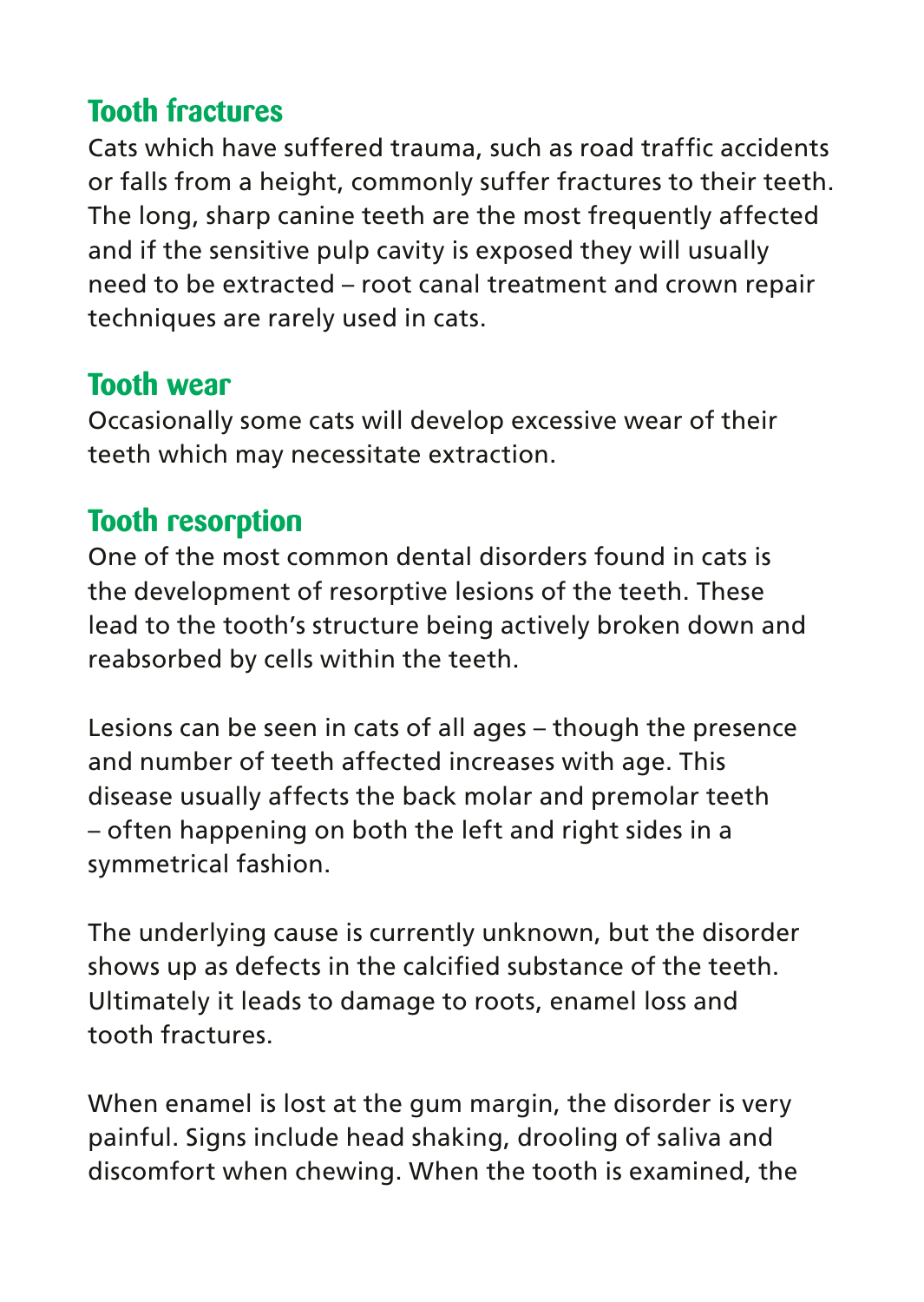surrounding gum line is usually red and there is often a deposit of red, inflamed tissue covering the defect. If touched, it often causes the cat to 'chatter' their teeth.

Any affected teeth will need to be extracted. The defects can't be filled, as the resorptive process is ongoing and unfortunately there is no way to stop other teeth becoming similarly affected. Regular monitoring of the remaining teeth is therefore recommended.

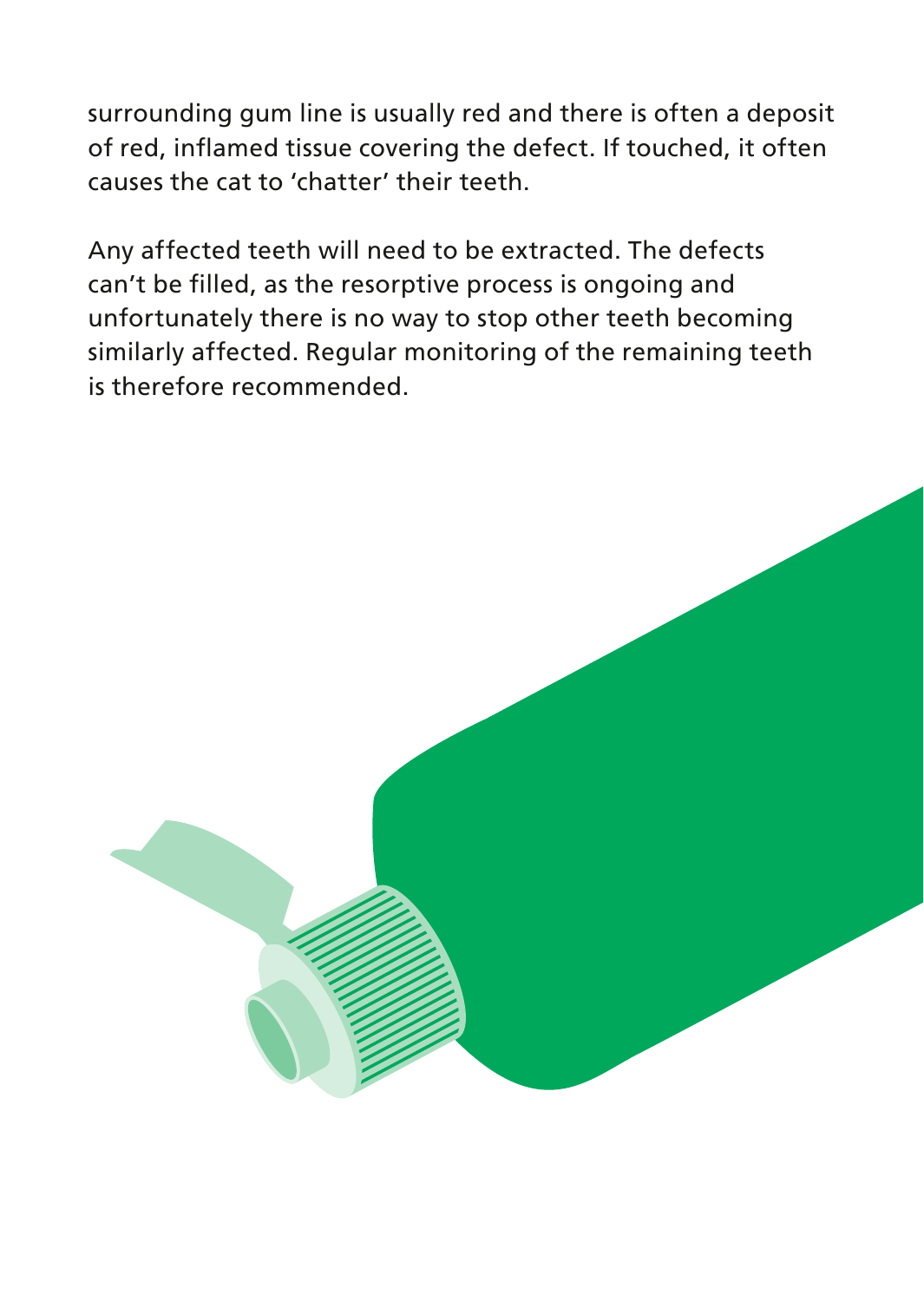## **The jaw**

The lower jaw comprises two mandible bones which are joined by a soft tissue junction in the middle. This hinges with the upper jaw – made up of two maxillary bones – at the temporomandibular joint. The root of each tooth is anchored into the jaw and is held in place by tough periodontal ligaments.

#### **Jaw fractures**

Fractures of the jaw are often caused by traumatic incidents and the weak junction of the two mandibles is a common site of injury. An injury like this affects the soft tissue union of the two bones, rather than the bones itself, so it is not strictly a fracture. However, the condition causes pain, jaw instability and difficulty with eating and usually requires wire implants for repair. Affected cats often recover extremely well.

Fracture of the mandibles – or lower jaw bone – will usually require more complex surgery. Cats with advanced kidney disease may develop softened facial bones and are more at risk of fractured jaw bones, particularly during procedures such as dental extractions. Traumatic incidents, such as falling from a high building, can also cause defects to the hard palate in the roof of the mouth which can be more difficult to repair and may require referral to a specialist surgeon.

#### **Osteomyelitis**

Infection and inflammation of the bone often follows trauma when bacteria are introduced into the jaw bones. Affected cats may require surgical treatment as well as a long course of antibiotic treatment. Osteomyelitis may also result from longterm periodontal disease – read more about this below.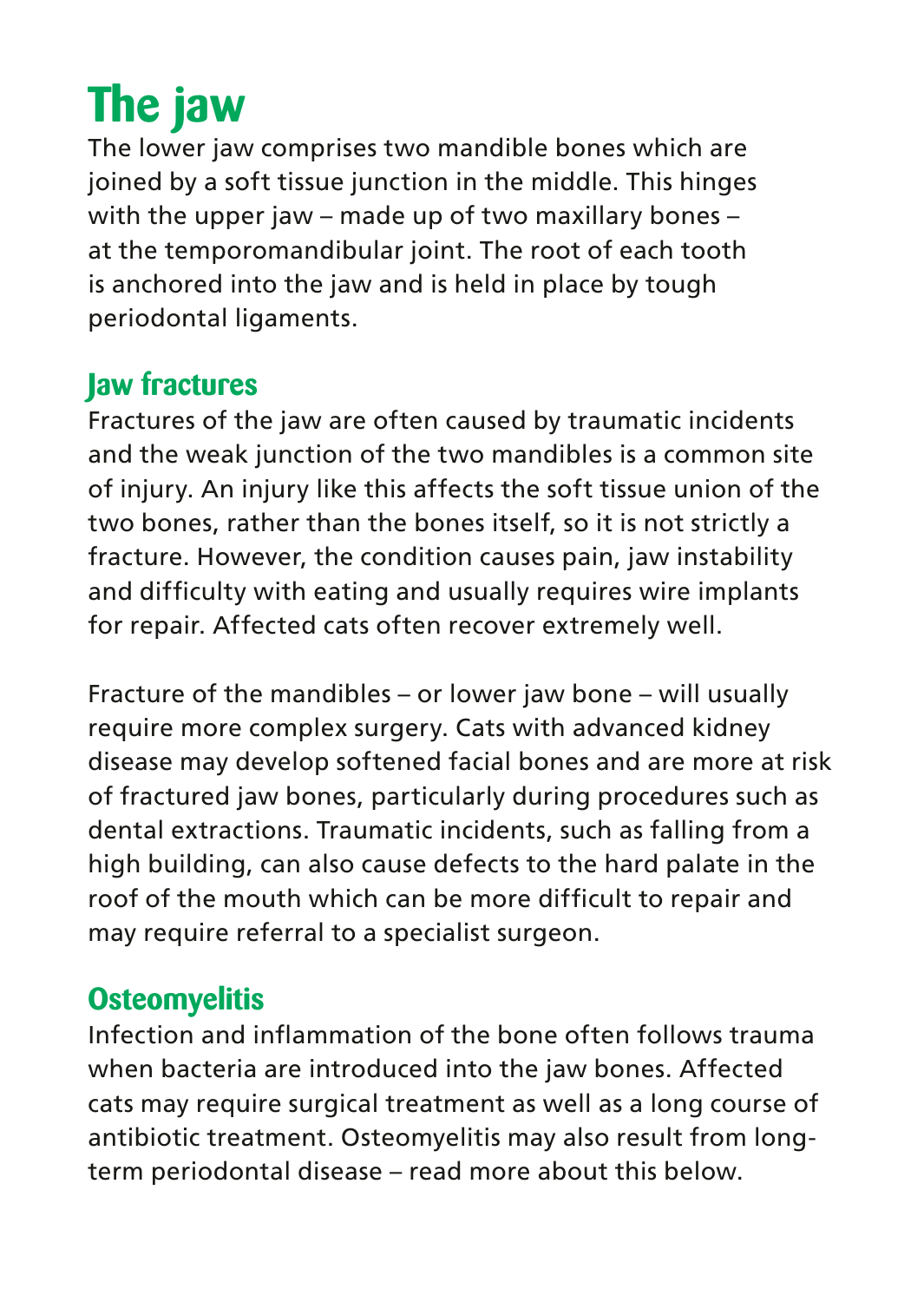## **Periodontal disease**

Periodontal disease refers to inflammation and weakening of the tissues which surround and support the teeth – including the gum, the periodontal ligament securing the teeth in place and the jaw itself.

It causes the development of pockets around the tooth, inflammation and resorption of bone and can ultimately lead to tooth loss. It is usually caused by bacteria – or plaque – in the mouth. Plaque is always present in the cat's mouth and can become excessive or cause disease for a number of reasons including:

- **•** reduced natural cleaning of the teeth due to poor positioning of the teeth, tooth loss or dietary effects
- **•** increased inflammation of the gums due to trauma, hair impaction or other disease
- **•** reduced natural body defences due to inherited defects of the immune system or other disease – such as kidney or liver disease, diabetes or viral infection

Deposits of saliva and plaque lead to tartar building up on the teeth leaving a rough surface which can cause further build up of plaque. Tooth extraction is used to treat advanced periodontal disease.

If the problem isn't too severe, the vet will clean the teeth above and below the gum line while the cat is under a general anaesthetic and polish them to leave a smooth surface. Combined with dental home care and regular check-ups, this can be an effective treatment for mild cases.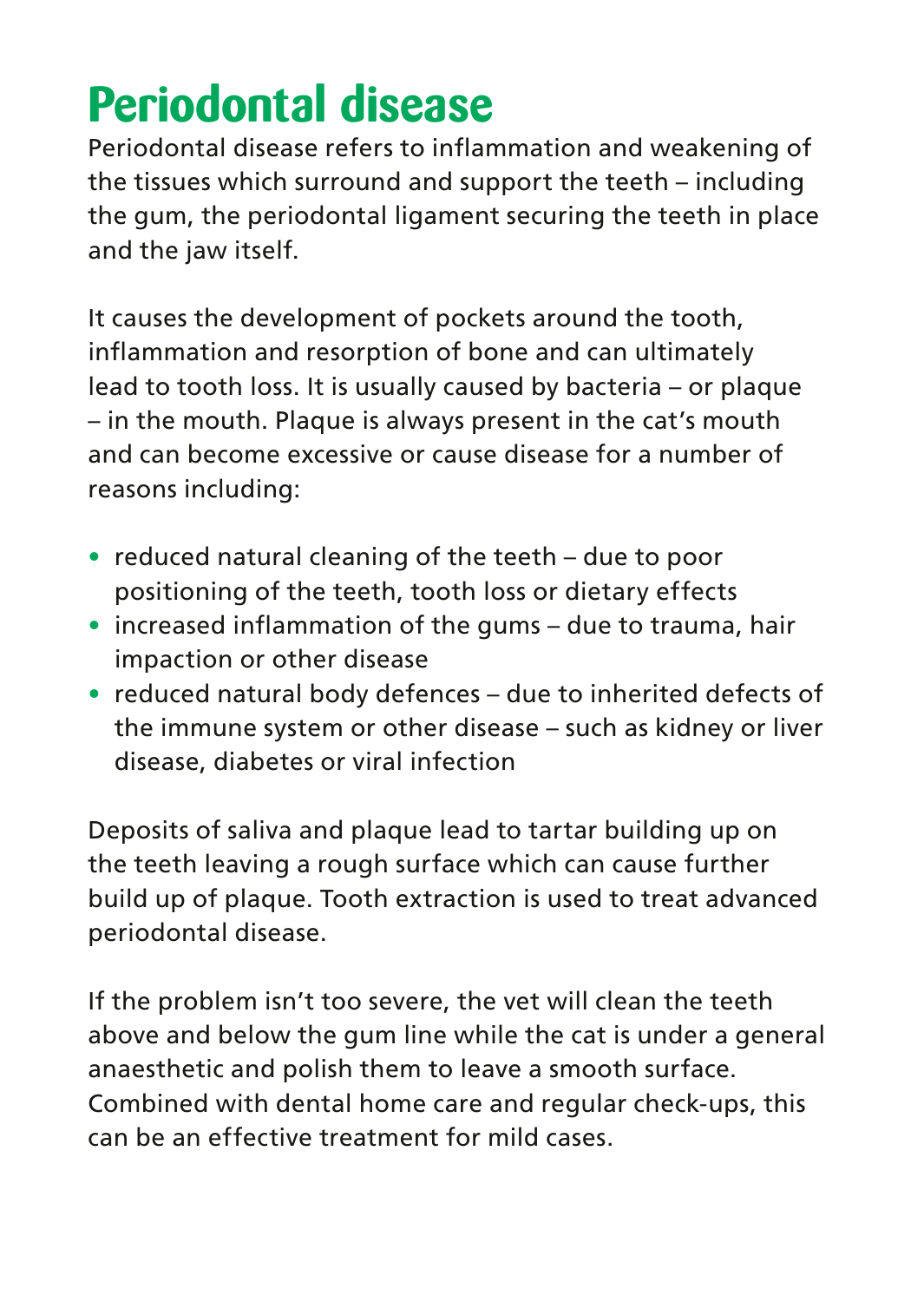It is important that periodontal disease is managed to control any discomfort, prevent tooth loss and to ensure overall health and welfare. An inflamed and infected mouth can aggravate other disease elsewhere in the body.

#### **Disorders of the soft tissues of the mouth**

Problems with the mouth can also stem from viral infections which lead to ulceration of the gums, tongue and palate – see Cats Protection's *Veterinary Guide: Cat flu*. Other causes include wounds from cat fights, benign and cancerous growths and foreign bodies. However, perhaps the most common are gingivitis and feline chronic gingivostomatitis (FCGS).

## **Gingival recession or gingivitis**

Gingivitis is inflammation of the gums and if allowed to progress it can lead to the gums receding and loss of teeth. It occurs due to bacterial plaque in the mouth and is usually found where the gum meets the tooth. Mild gingivitis is common, especially in kittens when their adult teeth are coming through. Dependent on the extent and cause of the gingivitis, treatment may include antibiotic and/ or anti-inflammatory treatment, dental treatment under general anaesthesic and home care management. A good diet, dental hygiene and routine dental treatments help to prevent or control gingivitis. Left untreated, it can progress to periodontal disease and tooth loss.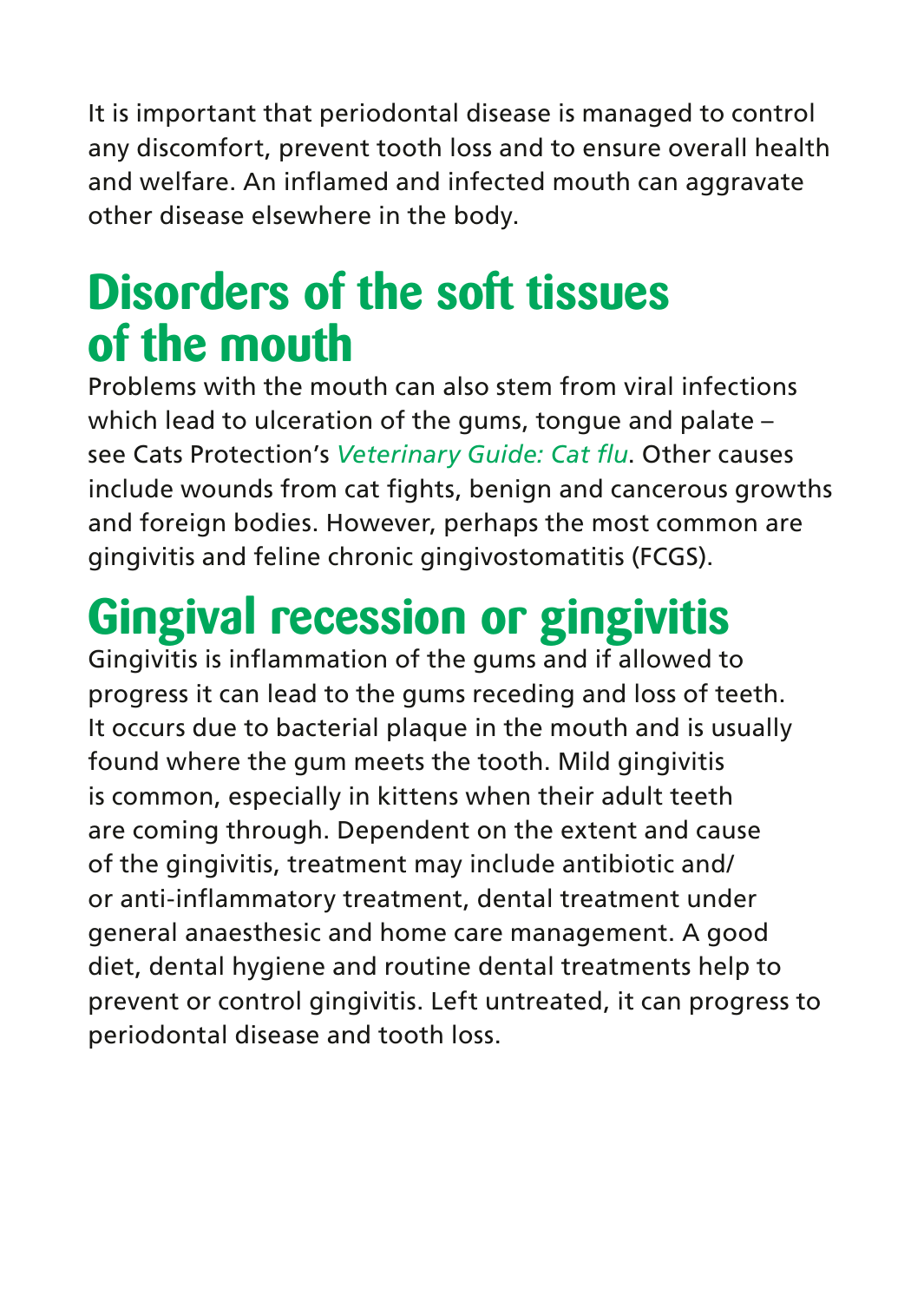### **Feline Chronic Gingivo-Stomatitis (FCGS)**

A small proportion of cats suffer from a more serious inflammation of the mouth. This painful condition varies in severity but can lead to bleeding, ulceration, infection and even growths in the mouth.

It is thought there may be three main contributing factors involved in FCGS:

- **•** a reaction to bacterial plaque on the teeth
- **•** a poorly functioning immune system possibly due to other diseases or infection with viruses that affect the immune system, such as feline immunodeficiency virus (FIV)
- **•** other underlying viral infections, such as feline calicivirus (FCV)

It results in the cat's immune system responding excessively to plaque problems – associated with gingivitis, periodontal disease or resorptive lesions – and leads to chronic inflammation.

Treatment involves trying to eliminate the bacterial plaque infection which triggers the cat's excessive immune response. Antibiotics, anti-inflammatory drugs, pain-relief and antiviral treatments may help, alongside supportive care from the owner to tempt the appetite and provide grooming. It may be difficult to give oral medication if the mouth is sore, so some cats may require regular injections.

In some cases elimination of bacteria may only be achieved through tooth extraction and sometimes, full extraction of all the teeth is needed so there is no place for plaque to build up. Surprisingly, most cats cope well without any teeth and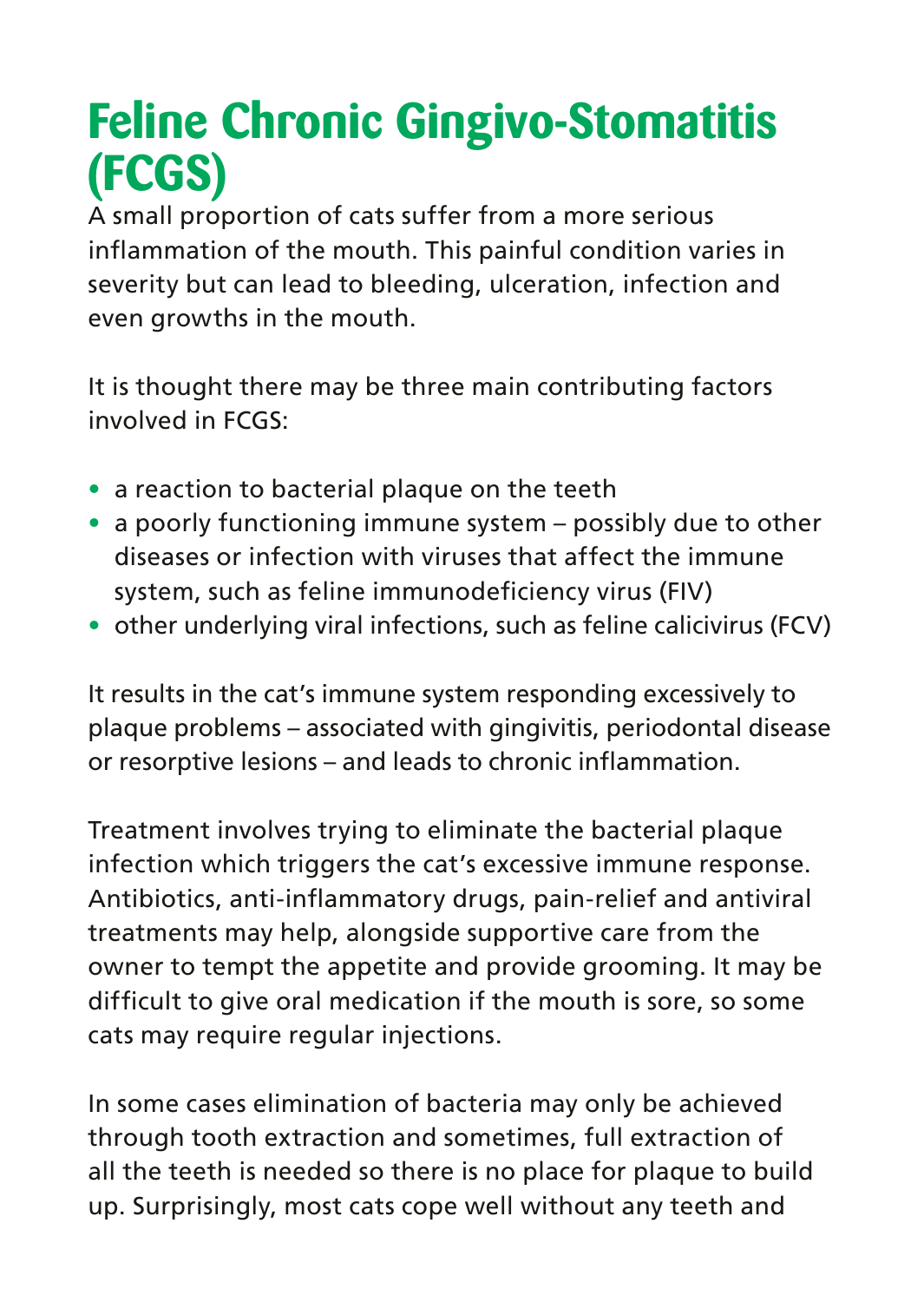full extraction will cure the problem in around 50 per cent of affected cats. The most difficult cases are often those where the back of the mouth is also affected. Unfortunately, some cases cannot be cured and long-term treatment may be required to manage the condition. Luckily most cats respond very well to treatment combined with dental management.

## **Diagnosis of oral health issues**

Your vet will look for inflammation of the gums, ulceration, erosions of the teeth, plaque/tartar build-up and any signs of underlying disease. Your cat may need to have a general anaesthesic so work can be carried out. Further diagnostic procedures, such as examination with dental probes and x-rays may be required. Your vet will also try to identify any contributing factors involved. If necessary, blood samples and oral swabs for culturing viruses and bacteria may be taken, along with a biopsy of any inflamed tissues.

## **Treatment of oral health issues**

The treatment required will be recommended by your vet depending on your cat's particular issues, but may include:

- **•** surgical repair of any damaged hard or soft tissues of the mouth
- **•** control of any contributing factors if possible
- **•** removal of plaque/tartar above and below the gum line by de-scaling teeth
- **•** polishing teeth to reduce plaque building up
- **•** extraction of teeth when necessary
- **•** supportive care to tempt appetite, grooming etc
- **•** long-term oral medication, such as antibiotics and/or antiinflammatory drugs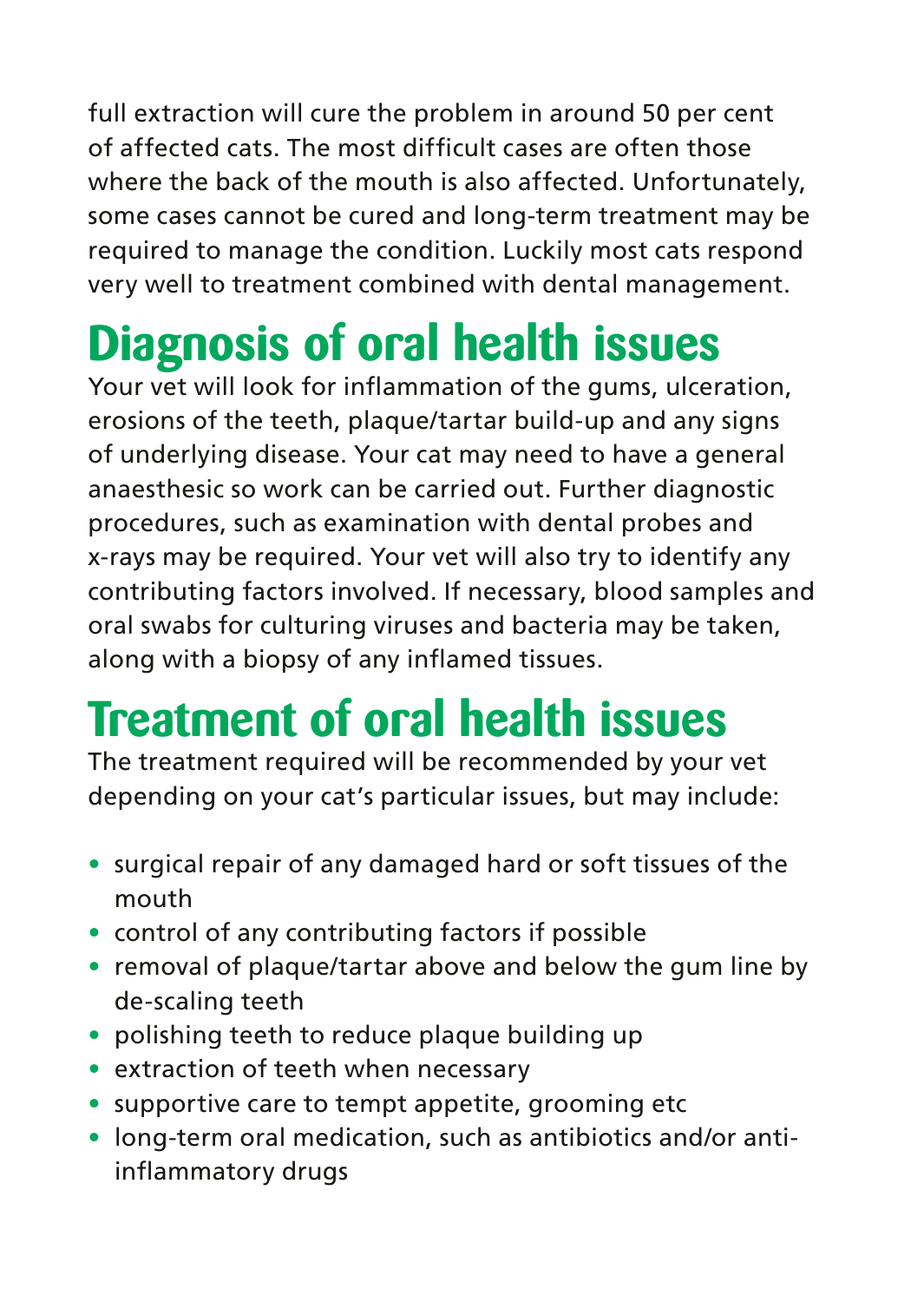**•** home care, such as tooth brushing, dietary management and dental exercise

Some cats will tolerate brushing of the teeth and the use of specially-formulated mouth-washes better than others – it helps to start brushing their teeth when they are young.

Home care options are rarely sufficient without being carried out in conjunction with veterinary dental treatments, but can be useful to help control long-term oral health issues.

## **Cats Protection's dental policy**

Cats Protection does not have infinite funds and must use its resources to help as many cats as possible through its rehoming and neutering initiatives and the provision of information.

This means that the charity does not undertake preventative dental treatments on cats in its care, nor can the charity afford to pay for all diagnostic procedures – eg dental x-rays or some viral tests. However, owners rehoming cats from the charity can obtain information on the cat's current known dental status.

If a vet indicates that a CP cat needs urgent dental extractions, scale and polish or other oral health treatments – for example due to resorptive lesions – the cat will have this performed prior to rehoming.

#### **Learn more about your cat online! Take a look at our free interactive tool to help you understand cats' origins and their behaviour within our homes. http://learnonline.cats.org.uk/content/ufo**